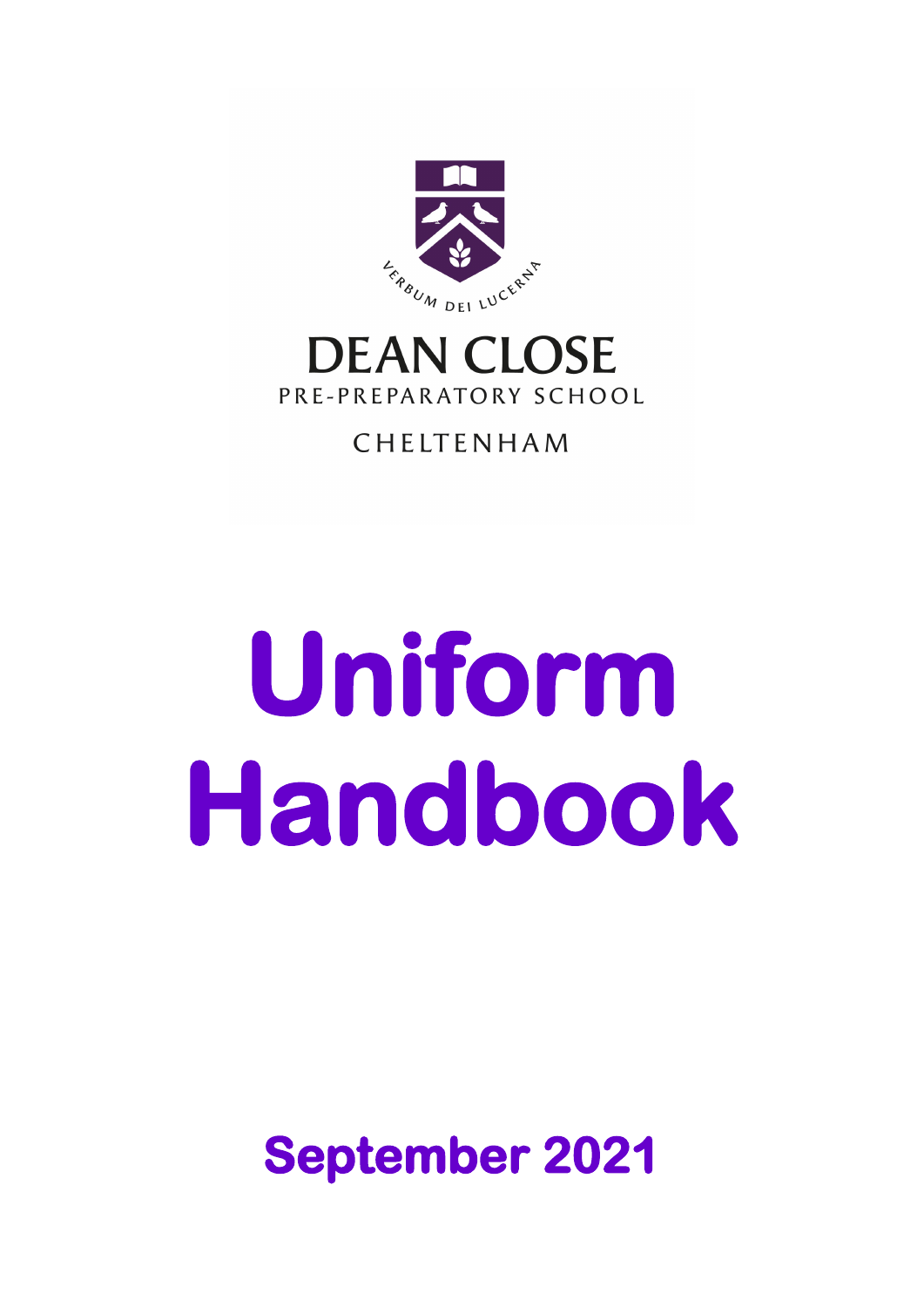#### **Uniform**

Parents are asked for their continued support in ensuring that pupils are neatly and correctly turned out when they come to school as in the points below, and that uniform is kept in good repair.

#### **Hair**

Girls with long hair should have it tied back neatly and clear of the eyes; all bands, bobbles and ribbons should be in school uniform colours. Boys hair must be clear of the collar and eyes.

#### **Jewellery**

Jewellery must not be worn in school. Watches must be removed for P.E. lessons.

#### **Earrings**

Children are only allowed to wear studs in school. Parents must provide a roll of tape so that earrings can be covered for P.E. Lessons. Ideally, flat backs to earrings are preferred. Hoops are not allowed.

#### **Shoes**

Shoes must be of an approved colour, polished and in good repair.

#### **Name Labels**

All items of clothing, underwear, shoes, equipment and bags should be clearly named. Please use forename and surname on labels. A naming service is provided by the School Shop.

#### **School Shop**

Items marked with an asterix must be purchased from the School Shop. The School Shop stocks all items on the school list apart from Shoes (although they do stock some sports shoes). The School Shop Manager can be contacted by telephone on 01242 258016, shop@deanclose.org.uk or srjtaylor@deanclose.org.uk

#### **The Uniform Exchange**

The Uniform Exchange sells second-hand school uniform. It is located within the School Shop and the opening hours are the same.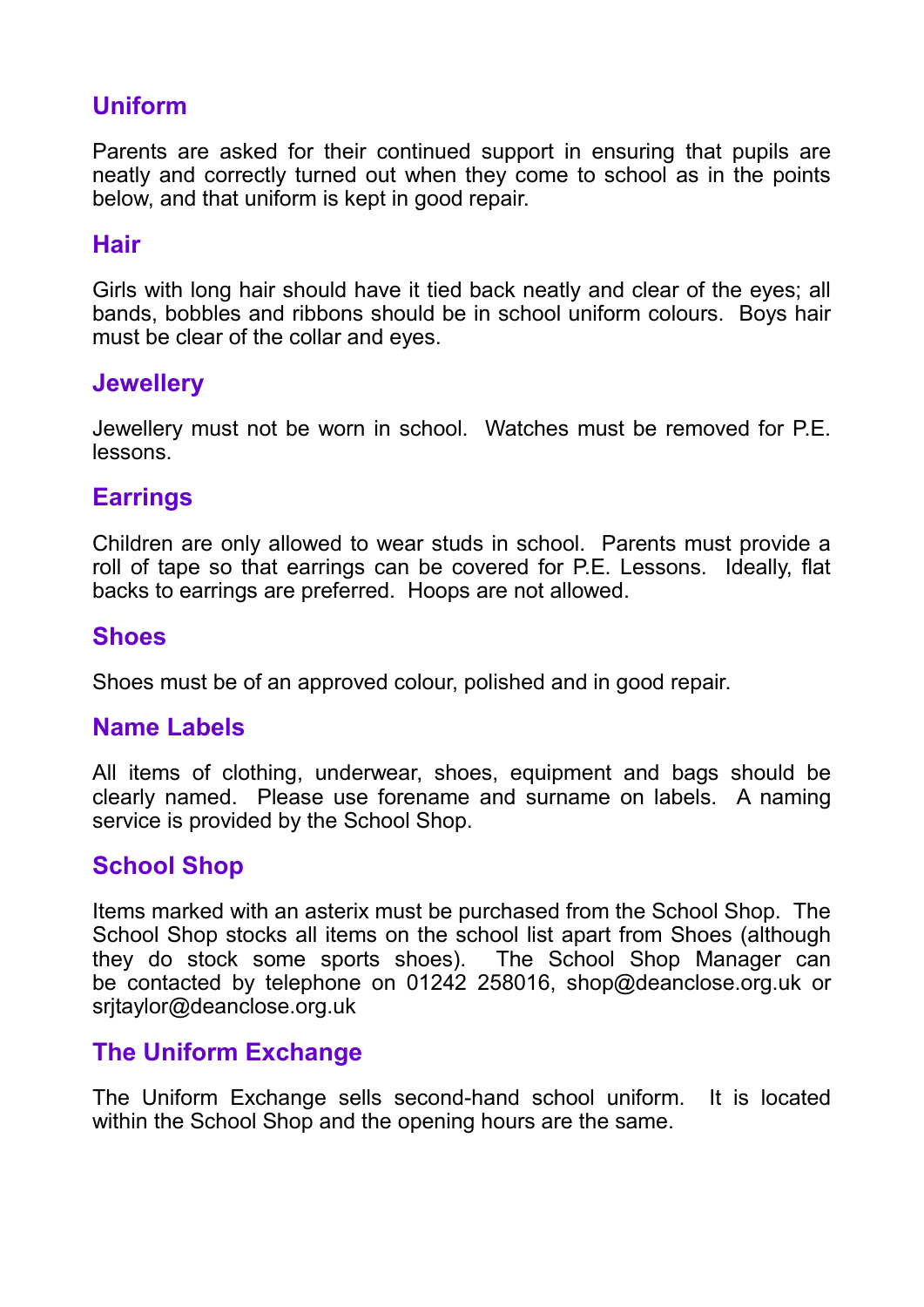# **Uniform List**

All items marked • are available from the School Shop only. 01242 258016, shop@deanclose.org.uk, Retail Manager: srjtaylor@deanclose.org.uk

# **Squirrel Kittens, Nursery and Kindergarten**

- School navy track suit top (with squirrel)
- School navy tracksuit bottoms
- School navy elasticated shorts

White polo shirt

Short white socks

Trainers with Velcro fastenings (mainly white)

A warm coat (Squirrel Kittens only)

Wellingtons (to keep in school)

Bag containing a change of clothes

Nappies and wet wipes (Squirrel Kittens and Nursery as appropriate)

- A named water bottle
- School maroon or navy winter coat (Nursery and Kindergarten only)
- School maroon winter hat
- School maroon mittens
- School sun hat and sun cream (in Summer)
- Squirrels' book bag (Kindergarten only)
- Squirrels' drawstring bag (Kindergarten only)

**Squirrel Kittens Only** - Home clothes can be worn with the navy track suit top (with squirrel logo). **Kindergarten Only** - In the Trinity Term, children have the option of wearing summer uniform (see Reception).

### **Reception Winter Uniform**

**Girls**

**Boys**

• School maroon sweatshirt (with squirrel) Blue polo shirt Long grey trousers Grey socks Plain black, navy or dark brown leather shoes with Velcro or buckle fastenings

• School Tartan pinafore dress • School maroon sweatshirt (with squirrel) Blue polo shirt

Knee length navy socks or navy tights Plain black, navy or brown leather shoes with Velcro or buckle fastenings

#### **Summer Uniform**

#### **Girls**

• School maroon striped dress

• School maroon sweatshirt (with squirrel) Short white socks

#### **Boys**

• School maroon sweatshirt (with squirrel) Blue polo shirt Grey shorts Short grey socks

- School maroon or navy coat
- School navy track suit top (with squirrel)
- School navy tracksuit bottoms
- School navy elasticated shorts White polo shirt

Short white ankle socks

Plain black or School swimming costume/ trunks

#### Towel

- Plain or School Swim hat for girls and boys
- School swim bag
- Squirrels' book bag
- Squirrels' drawstring bag
- **All Reception Pupils Need**
	- Maroon gloves/mittens
	- Maroon sun cap
	- Maroon winter hat

Trainers with Velcro fastenings (mainly white)

Elasticated black plimsolls for indoor use

#### **Optional Items**

• Maroon scarf Brown/navy sandals with closed heel and toe (for Summer)

**All articles of clothing must be clearly named, (including underwear and shoes). Name labels are available (to order) from the School Shop.**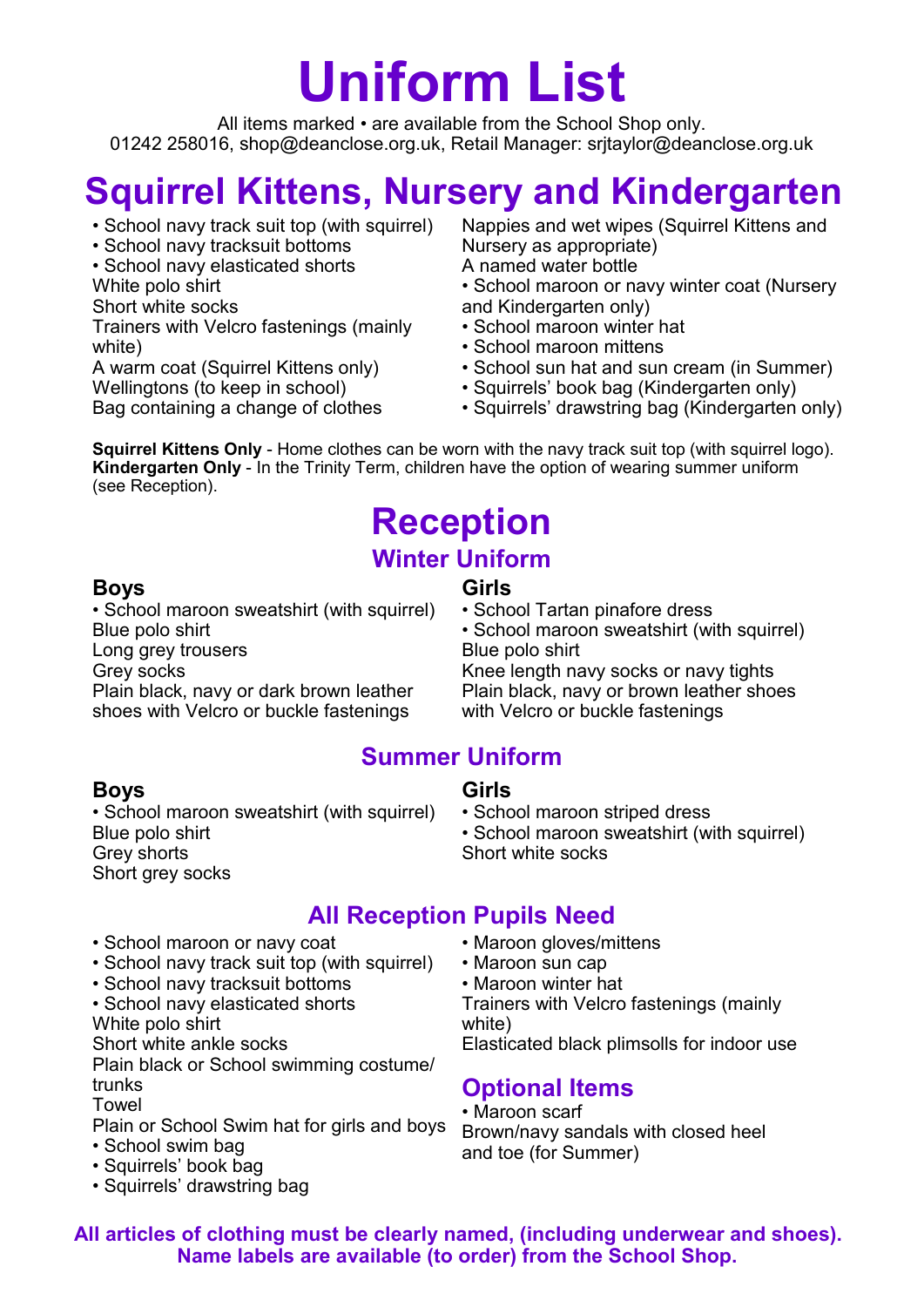# **Uniform List Year One and Year Two**

All items marked • are available from the School Shop only. 01242 258016, shop@deanclose.org.uk, Retail Manager: srjtaylor@deanclose.org.uk

## **Winter Uniform**

#### **Boys**

• Maroon V-neck jumper (with squirrel) Blue shirt Long grey trousers • Squirrel tie Grey socks Plain black, navy or brown leather shoes with Velcro or buckle fastenings

### **Girls**

- Tartan pinafore dress
- Maroon V-neck cardigan (with squirrel) Blue shirt
- Squirrel tie

Knee length navy socks or navy tights Plain black, navy or brown leather shoes with Velcro or buckle fastenings

## **Summer Uniform**

#### **Boys**

• Maroon V-neck jumper (with squirrel) Blue polo shirt Grey shorts Short grey ankle socks

Girls

- Maroon striped dress
- Maroon V-neck cardigan (with squirrel) Short white ankle socks

# **All Year One and Year Two Pupils Need**

- School maroon or navy coat
- School navy track suit top (with squirrel)
- School navy tracksuit bottoms
- School navy elasticated shorts

White polo shirt

- Short white socks
- Overall with long sleeves
- Squirrels' book bag
- Squirrels' drawstring bag

Plain Black or School swimming costume/ trunks

Towel

Plain or School swimming hat for girls and boys

- School swim bag
- Maroon sun cap
- Maroon winter hat
- Maroon gloves/mittens

Trainers with Velcro fastenings (mainly white) for outdoor use

# **Optional Items**

• Maroon scarf Brown/navy sandals with closed heel and toe (for Summer)

**All articles of clothing must be clearly named, (including underwear and shoes). Name labels are available (to order) from the School Shop.**